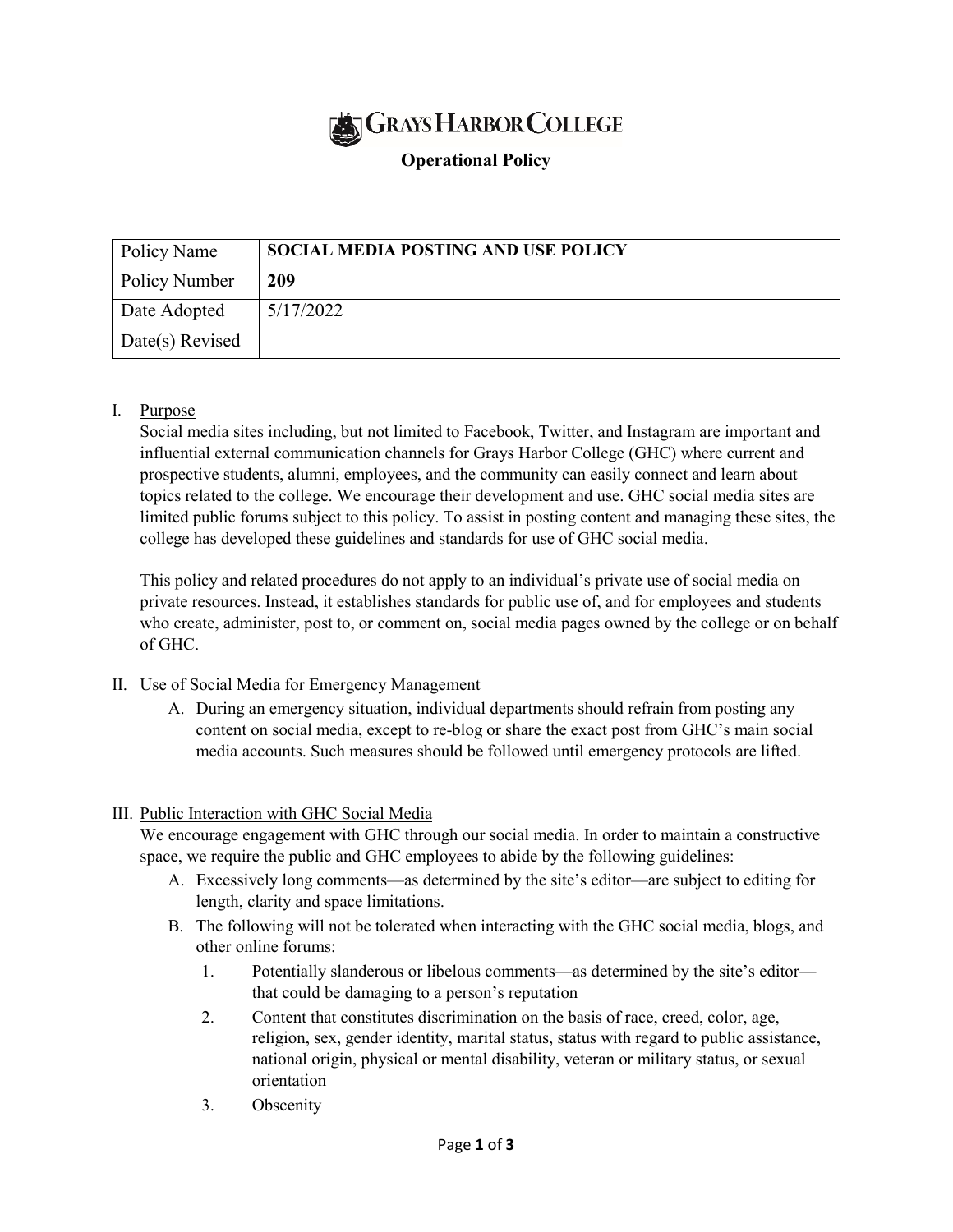- 4. Sexual content or links to sexual content
- 5. Illegal activity or encouragement of illegal activity
- 6. Threats, harassment, bullying, or personal attacks
- 7. Comments or links not directly related or relevant to the post, discussion, or particular topic presented as determined by the site's editor.
- 8. Repetitive or duplicative posts of the same material that disrupt normal operation of the forum
- 9. Information that may compromise the safety of an individual or the public or the security of public systems
- 10. Content that violates an intellectual property interest of any other party (e.g. copyright and fair use)
- 11. Postings of, or requests for, other participants' personal information, such as phone number, address, financial accounts, etc.
- 12. Impersonation of someone else
- 13. Promotion of gambling, illegal drugs, adult or sexual activity, alcohol or tobacco products.
- 14. Advocacy of, promoting, or discussing commercial activity or private business interests, including links to or advertising commercial activity, solicitations, or spam.
- 15. Support for or opposition to political campaigns or ballot measures (RCW 42.52.180).

At GHC's sole discretion, posts, comments, replies, or any public commentary containing any of the above may be hidden from the page. Multiple violations may result in GHC restricting your ability to use or interact on GHC's social media, blogs, or other online forums. If you have been sanctioned under this policy, you have a right to submit an appeal as outlined in the social media procedure.

We respect the privacy of your identity; however, persons engaging in or encouraging others to engage in illegal activity, including but not limited to threats and harassment, may be reported to law enforcement. Students who engage in bullying, personal attacks, and other violations of the student conduct code may be subject to disciplinary action.

#### IV. Use of Social Media by College Employees and Representatives

- A. Social media accounts created on behalf of GHC are the sole property of the college; creators and administrators have no ownership rights. College employees may operate and maintain a social media account at a department level that is associated with the college, provided they receive authorization for such use from GHC's Director of Marketing and College Relations.
- B. Students' personal information should not be shared on GHC's social media without written permission. This includes, but is not limited to students' names, addresses, personal email, photos, phone numbers, date or place of birth, grade level, or location on campus.

If any of this information is disclosed, including a photograph of the student and/or a photograph of the student's intellectual property, you must have a signed release form with